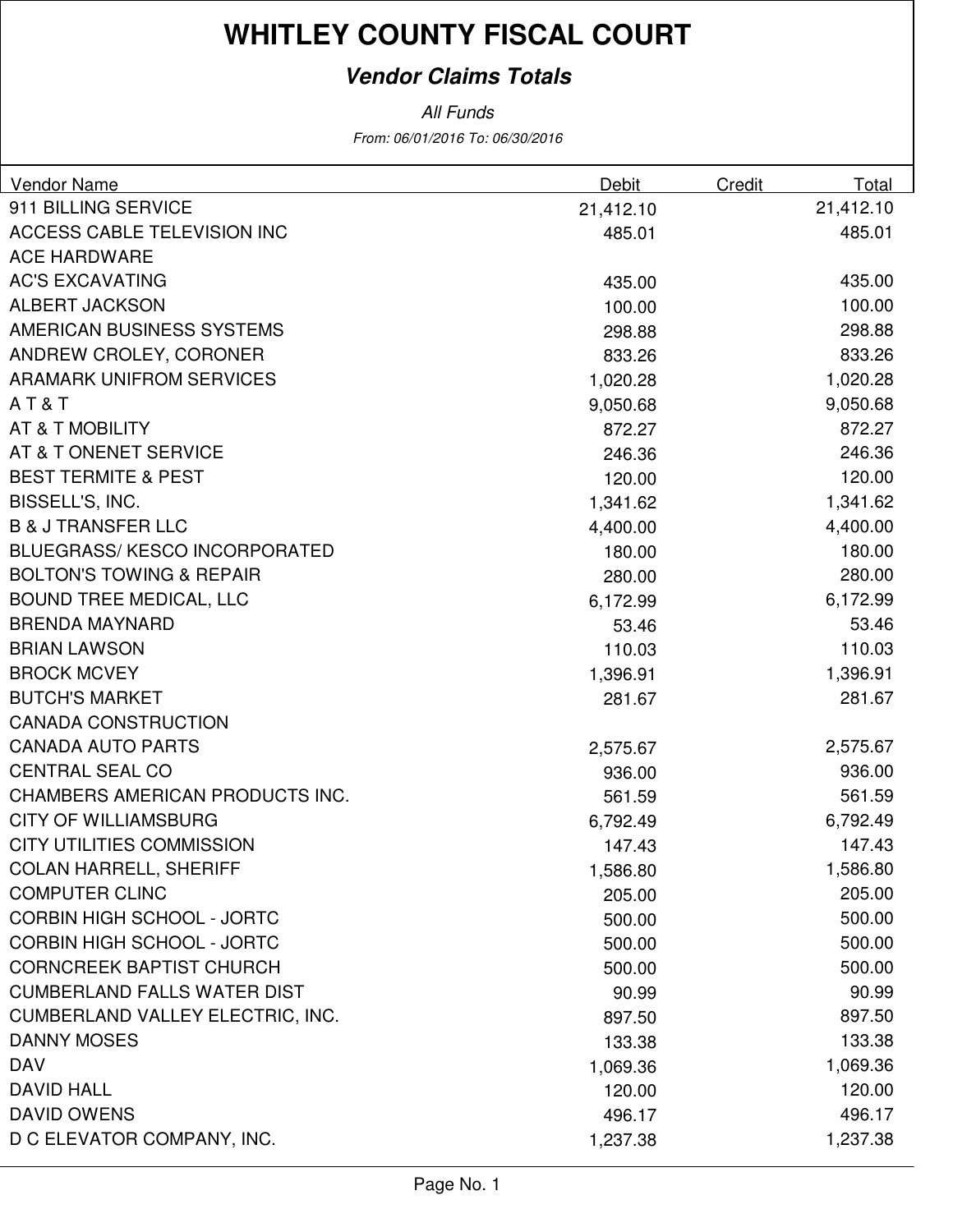### **Vendor Claims Totals**

| <b>Vendor Name</b>                     | Debit     | Credit | Total     |
|----------------------------------------|-----------|--------|-----------|
| DELTA NATURAL GAS CO., INC.            | 1,850.76  |        | 1,850.76  |
| <b>DON FRANKLIN FORD</b>               | 1,279.13  |        | 1,279.13  |
| DONNA ROSE COMPANY, INC.               | 1,257.00  |        | 1,257.00  |
| ECSI, LLC                              | 1,933.75  |        | 1,933.75  |
| <b>ELLIS SANITATION</b>                | 4,224.00  |        | 4,224.00  |
| ELLISON'S SANITARY SUPPLY CO., INC.    | 278.16    |        | 278.16    |
| EMCON HOME GUARD, INC.                 | 500.00    |        | 500.00    |
| <b>EMERGENCY MEDICAL PRODUCTS, INC</b> | 180.75    |        | 180.75    |
| <b>EMSAR CENTRAL</b>                   | 1,136.41  |        | 1,136.41  |
| ENVIRONMENTAL WASTE SYSTEMS, LLC       | 280.00    |        | 280.00    |
| <b>EVELYN McCULLAH</b>                 | 12.59     |        | 12.59     |
| EVERBANK COMMERICAL FINANCE INC        | 350.15    |        | 350.15    |
| <b>EZ COUNTRY</b>                      | 495.00    |        | 495.00    |
| FIRST BAPTIST CHURCH - ROCKHOLDS       | 500.00    |        | 500.00    |
| FIRST RESPONSE OF THE BLUEGRASS        | 523.00    |        | 523.00    |
| <b>FLEETONE</b>                        | 6,614.82  |        | 6,614.82  |
| G & C SUPPLY CO. INC.                  | 1,407.29  |        | 1,407.29  |
| <b>G &amp; E DRIVE-IN</b>              | 583.44    |        | 583.44    |
| <b>G &amp; G CONSTRUCTION</b>          | 600.05    |        | 600.05    |
| <b>GUARDIAN INSURANCE</b>              | 1,549.25  |        | 1,549.25  |
| <b>HARDEE'S</b>                        | 295.75    |        | 295.75    |
| HARP ENTERPRISES, INC.                 | 20,583.07 |        | 20,583.07 |
| <b>HEATHER R PENNINGTON</b>            | 244.73    |        | 244.73    |
| HIGH TECH RESCUE, INC.                 | 4,999.24  |        | 4,999.24  |
| HINKLE CONTRACTING COMPANY LLC         | 17,962.67 |        | 17,962.67 |
| <b>HOLSTON GASES</b>                   | 3,001.04  |        | 3,001.04  |
| <b>HUDSON MATERIALS</b>                | 9,544.43  |        | 9,544.43  |
| I.C.U. SURVEILLANCE                    | 250.00    |        | 250.00    |
| <b>HOMETOWN IGA #57</b>                | 474.91    |        | 474.91    |
| <b>COLUSSUS INC DBA</b>                | 7,269.15  |        | 7,269.15  |
| <b>J &amp; D EQUIPMENT REPAIRS</b>     | 1,217.83  |        | 1,217.83  |
| <b>JACK'S FORK CHURCH OF GOD</b>       | 500.00    |        | 500.00    |
| <b>JAMES JONES EXCAVATING</b>          | 2,758.85  |        | 2,758.85  |
| <b>JIMMY BATES</b>                     | 190.62    |        | 190.62    |
| <b>JOE HILL ELECTRICAL</b>             | 2,448.00  |        | 2,448.00  |
| JOHNNY WHEELS OF WILLIAMSBURG, INC     | 877.90    |        | 877.90    |
| <b>JONES PIT STOP</b>                  | 464.83    |        | 464.83    |
| <b>JOSH CRAWFORD</b>                   | 5,850.00  |        | 5,850.00  |
| <b>JOSH KING</b>                       | 83.30     |        | 83.30     |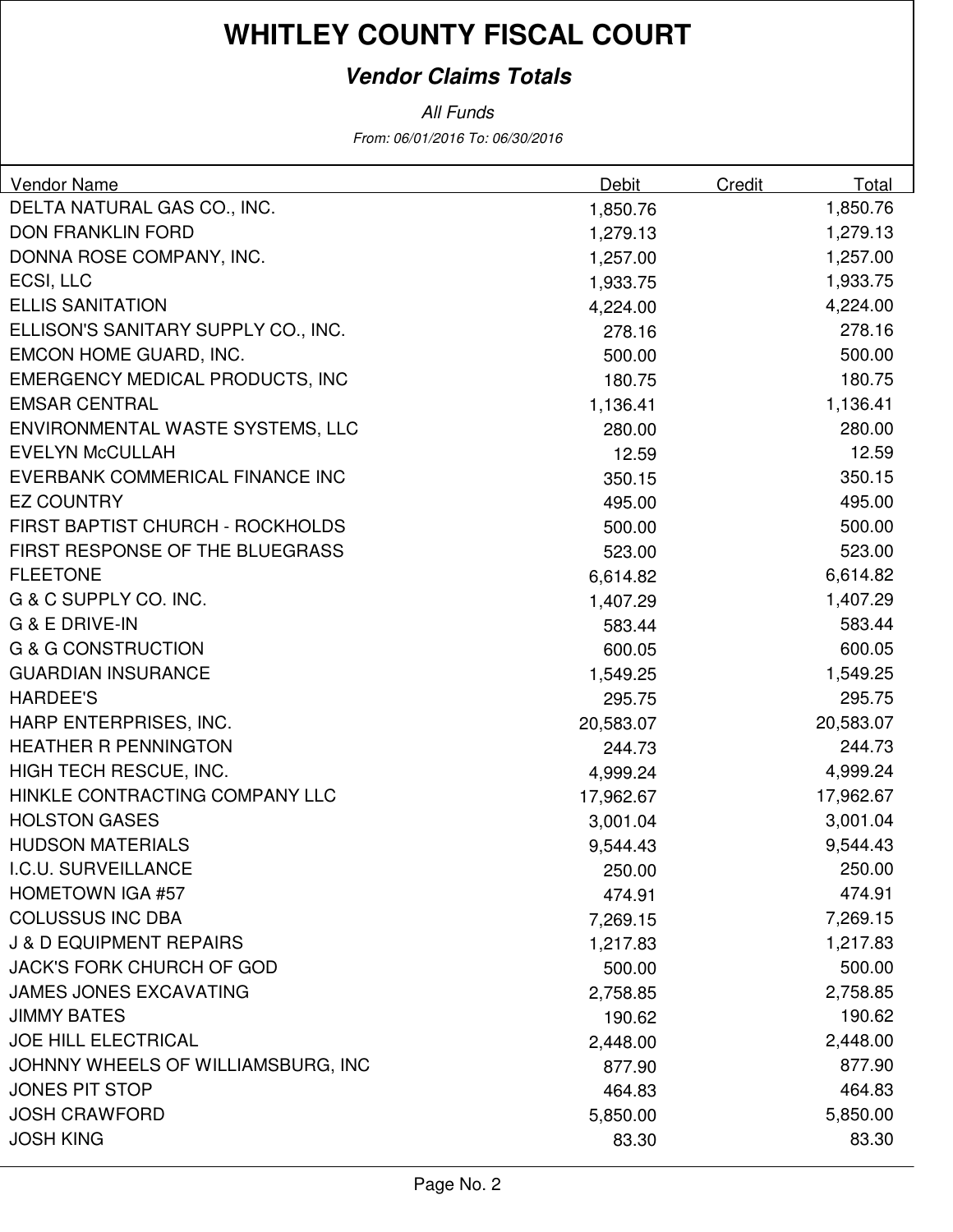### **Vendor Claims Totals**

| <b>Vendor Name</b>                  | Debit     | Credit | Total     |
|-------------------------------------|-----------|--------|-----------|
| K A C O ALL LINES FUND              | 60,852.02 |        | 60,852.02 |
| <b>KACO LEASING TRUST</b>           | 1,632.08  |        | 1,632.08  |
| KACO WORKERS COMPENSATION FUND      | 43,584.47 |        | 43,584.47 |
| <b>KACTFO</b>                       | 100.00    |        | 100.00    |
| KAY SCHWARTZ, COUNTY CLERK          | 29,120.30 |        | 29,120.30 |
| KELLWELL FOOD MANAGEMENT            | 26,073.32 |        | 26,073.32 |
| <b>KEN TEN ADVERTISING</b>          | 11,415.52 |        | 11,415.52 |
| KU                                  | 13,432.14 |        | 13,432.14 |
| <b>KIMBELL MIDWEST</b>              | 286.90    |        | 286.90    |
| KNOX COUNTY UTILITIES COMMISSION    | 61.05     |        | 61.05     |
| <b>KY OUTDOORSMAN</b>               | 1,000.00  |        | 1,000.00  |
| <b>KY SPRING WATER</b>              | 287.28    |        | 287.28    |
| <b>KENTUCKY STATE TREASURER</b>     | 22,488.42 |        | 22,488.42 |
| <b>LESLIE COUNTY FISCAL COURT</b>   | 139.75    |        | 139.75    |
| <b>LESLIE'S TIRE LLC</b>            | 990.00    |        | 990.00    |
| <b>LIDA J. POWERS</b>               | 668.31    |        | 668.31    |
| <b>LONDON RADIO SERVICE</b>         | 22.05     |        | 22.05     |
| <b>LYKINS OIL COMPANY</b>           | 7,436.46  |        | 7,436.46  |
| MID-SPRINGS COMMUNITY ACTION PARK   | 500.00    |        | 500.00    |
| <b>NEWS JOURNAL</b>                 | 917.44    |        | 917.44    |
| NI GOVERNMENT SERVICES, INC.        | 72.91     |        | 72.91     |
| <b>NORVEX SUPPLY</b>                | 300.62    |        | 300.62    |
| OUTER LIMITS CUSTOM AND DESIGN LLC  | 2,445.00  |        | 2,445.00  |
| OVERHEAD DOOR COMPANY OF CORBIN     | 207.00    |        | 207.00    |
| <b>OWENS AUTO PARTS</b>             | 4,237.37  |        | 4,237.37  |
| PATTON CHESTNUT BINDER, INC.        | 6,000.00  |        | 6,000.00  |
| PRECISION DUPLICATING SOLUTIONS INC | 239.95    |        | 239.95    |
| <b>PENNCARE</b>                     | 4,429.13  |        | 4,429.13  |
| <b>PLEASANT VIEW VFD</b>            | 500.00    |        | 500.00    |
| POFF CARTING SERVICE                | 2,624.92  |        | 2,624.92  |
| PREFERRED LAB SERVICE               | 600.00    |        | 600.00    |
| PREWITT FARM SUPPLY                 | 817.56    |        | 817.56    |
| PRIORITY 1, INC                     | 119.00    |        | 119.00    |
| <b>QUALITY CARE AUTO SERVICE</b>    | 10,652.13 |        | 10,652.13 |
| <b>QUILL CORPORATION</b>            | 267.98    |        | 267.98    |
| <b>STEREN ELECTRONICS</b>           | 49.99     |        | 49.99     |
| <b>RALEIGH MEADORS</b>              | 4,100.00  |        | 4,100.00  |
| <b>READY MIX</b>                    | 556.50    |        | 556.50    |
| REM COMPANY, INC.                   | 613.17    |        | 613.17    |